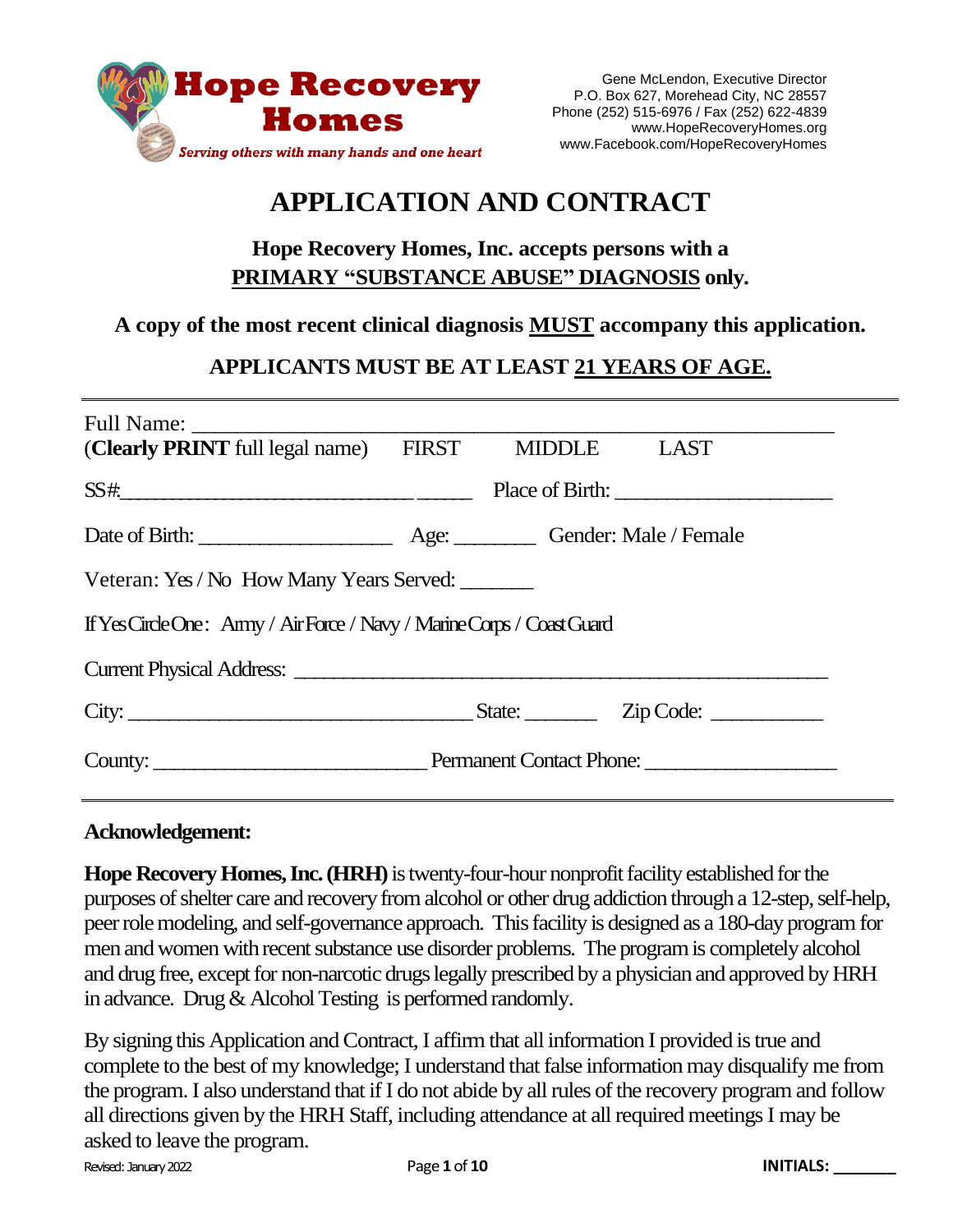

| Do you have a problem with alcohol?                                                                                        |  |  |  |  |  |
|----------------------------------------------------------------------------------------------------------------------------|--|--|--|--|--|
| If yes, do you consider yourself an alcoholic? ___________ Date of last alcohol drink: ________                            |  |  |  |  |  |
| Do you have a true desire to stop drinking?                                                                                |  |  |  |  |  |
| What are you willing to do to recover from your addictive disease?                                                         |  |  |  |  |  |
| Do you have a current problem with drugs?                                                                                  |  |  |  |  |  |
| If yes, do you consider yourself an addict? __________ Date of last drug use: _________                                    |  |  |  |  |  |
| Do you have a true desire to stop using drugs?                                                                             |  |  |  |  |  |
| What are you willing to do to recover from your addictive disease?                                                         |  |  |  |  |  |
| the control of the control of the control of the control of the control of the control of                                  |  |  |  |  |  |
| Are you primarily an alcoholic or drug addict? (Circle one)                                                                |  |  |  |  |  |
| Have you been admitted to a treatment center or detox in the past?                                                         |  |  |  |  |  |
| Do you have a felony record: Yes / No<br>If yes, please list all convictions within last 5 years: ________________________ |  |  |  |  |  |
| Are you currently on probation or parole: Yes / No<br>If yes, who is your current probation or parole officer?             |  |  |  |  |  |
| Name:                                                                                                                      |  |  |  |  |  |
|                                                                                                                            |  |  |  |  |  |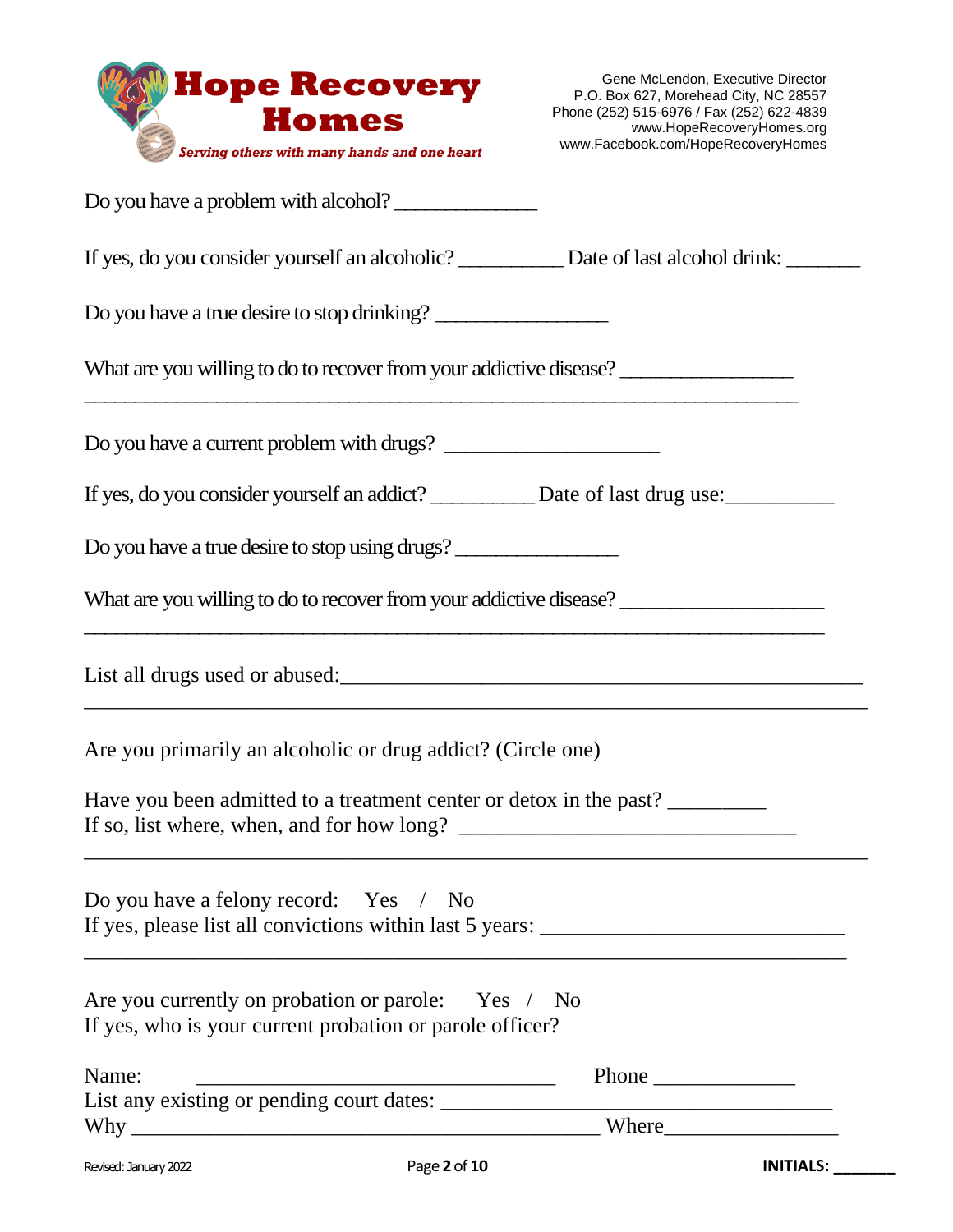

### **NOTE: We do not provide transportation to and from court appearances.**

#### **Hope Recovery Homes, Inc. cannot, by law, accept sex offenders. I understand and give permission for my background record to be checked.**

**Guest Signature: \_\_\_\_\_\_\_\_\_\_\_\_\_\_\_\_\_\_\_\_\_\_\_\_\_\_\_\_\_\_\_\_\_\_\_\_\_\_\_\_\_\_\_\_\_\_\_**

| Have you received a COVID-19 vaccine? Yes / No                                                                           |  |  |
|--------------------------------------------------------------------------------------------------------------------------|--|--|
| (We are requiring our guest to be vaccinated before moving into our homes. We will offer COVID-19 vaccines free of cost) |  |  |

\_\_\_\_\_\_\_\_\_\_\_\_\_\_\_\_\_\_\_\_\_\_\_\_\_\_\_\_\_\_\_\_\_\_\_\_\_\_\_\_\_\_\_\_\_\_\_\_\_\_\_\_\_\_\_\_\_\_\_\_\_\_\_\_\_\_\_\_\_\_\_

List any skills for employment:

Highest level of education completed: \_\_\_\_\_\_\_\_\_\_\_\_\_\_\_\_\_\_\_\_\_\_\_\_\_\_\_\_\_\_\_\_\_\_\_\_\_\_\_\_\_\_\_

Are you currently receiving one or more of the following? Check all that apply:

- O Disability Amount \$
- O Social Security Amount \$
- 
- O Un-Employment<br>
O Government/State Retirement<br>
Amount \$ O Government/State Retirement
- O Other (unemployment) Amount \$

O None

I currently have insurance circle, YES / NO

- 
- 
- 
- o I have both Medicare and Medicaid Expiration Date \_\_\_\_\_\_\_\_\_\_\_\_\_
- o I have no insurance

Marital Status:

- O Single (never been married)
- O Married
- O Separated

Revised: January 2022 Page **3**of **10 INITIALS: \_\_\_\_\_\_\_**

- o Private insurance: \_\_\_\_\_\_\_\_\_\_\_\_\_\_\_\_\_\_ Expiration Date \_\_\_\_\_\_\_\_\_\_\_\_\_\_\_\_\_\_\_\_\_\_\_\_ o I have Medicaid Expiration Date \_\_\_\_\_\_\_\_\_\_\_\_\_
- o I have Medicare **Expiration Date**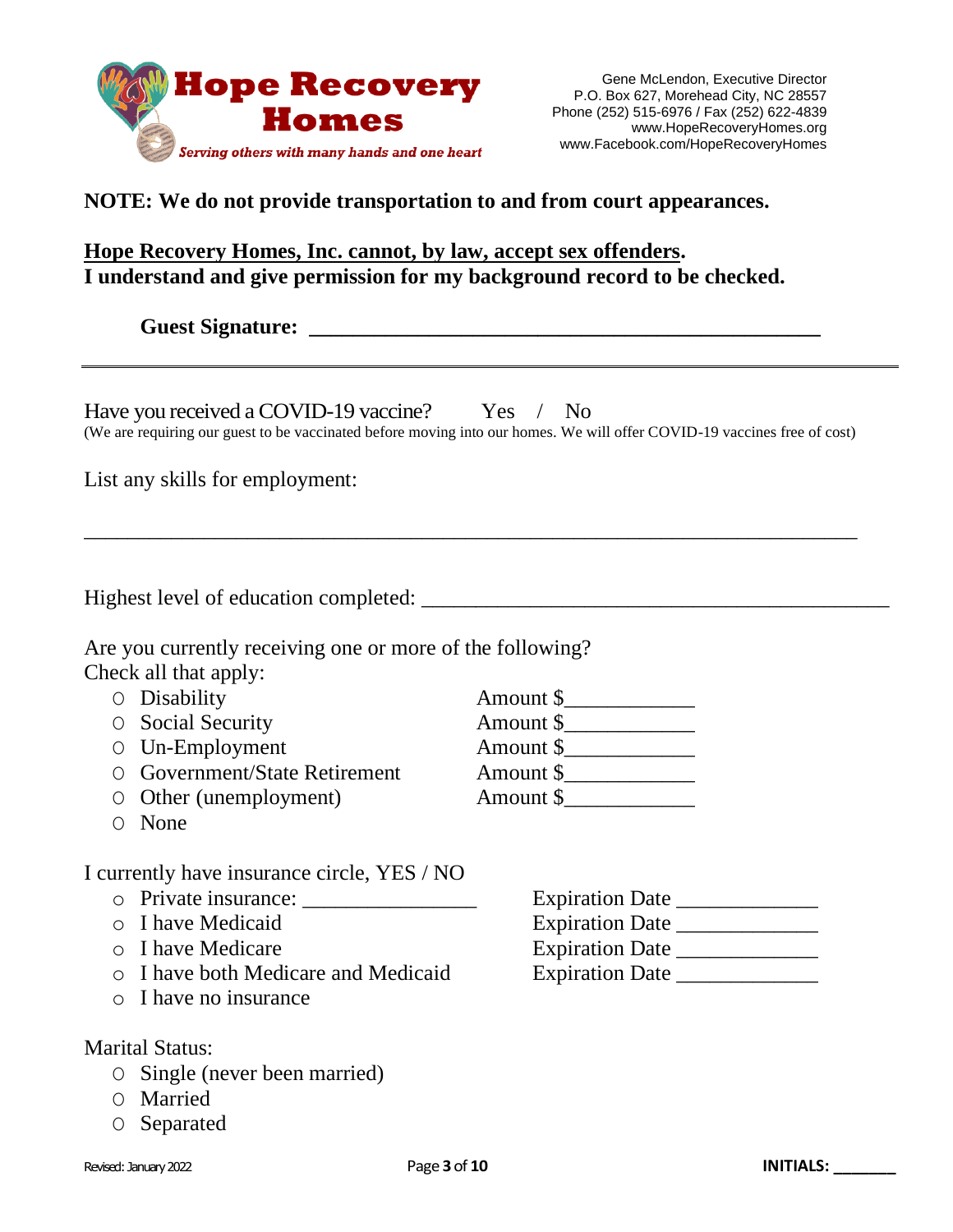

- O Divorced
- O In a current active relationship How long have you been involved? \_\_\_\_\_\_\_\_\_

#### Food Stamps

- o I do not currently have food stamps
- o I currently have food stamps or can recertify to receive them
- o I do not qualify for food stamps because of a felony record

What is your current overall health status? Please list any current psychological diagnosis or medical condition, including all infectious diseases, viruses or conditions:

\_\_\_\_\_\_\_\_\_\_\_\_\_\_\_\_\_\_\_\_\_\_\_\_\_\_\_\_\_\_\_\_\_\_\_\_\_\_\_\_\_\_\_\_\_\_\_\_\_\_\_\_\_\_\_\_\_\_\_\_\_\_\_\_\_\_\_\_\_\_

\_\_\_\_\_\_\_\_\_\_\_\_\_\_\_\_\_\_\_\_\_\_\_\_\_\_\_\_\_\_\_\_\_\_\_\_\_\_\_\_\_\_\_\_\_\_\_\_\_\_\_\_\_\_\_\_\_\_\_\_\_\_\_\_\_\_\_\_\_\_

Please list all medications you are taking, prescribed and Over-the-Counter, with milligram amounts:

# WE **MUST HAVE FAMILY** TO CONTACT IN CASE OF EMERGENCY

| Relationship to you: $\frac{1}{\sqrt{1-\frac{1}{\sqrt{1-\frac{1}{\sqrt{1-\frac{1}{\sqrt{1-\frac{1}{\sqrt{1-\frac{1}{\sqrt{1-\frac{1}{\sqrt{1-\frac{1}{\sqrt{1-\frac{1}{\sqrt{1-\frac{1}{\sqrt{1-\frac{1}{\sqrt{1-\frac{1}{\sqrt{1-\frac{1}{\sqrt{1-\frac{1}{\sqrt{1-\frac{1}{\sqrt{1-\frac{1}{\sqrt{1-\frac{1}{\sqrt{1-\frac{1}{\sqrt{1-\frac{1}{\sqrt{1-\frac{1}{\sqrt{1-\frac{1}{\sqrt{1-\frac{1}{\sqrt{1-\$ |  |  |  |  |
|----------------------------------------------------------------------------------------------------------------------------------------------------------------------------------------------------------------------------------------------------------------------------------------------------------------------------------------------------------------------------------------------------------------|--|--|--|--|
| Briefly describe what you have been doing for the past year (work, living arrangements,                                                                                                                                                                                                                                                                                                                        |  |  |  |  |
| relationships, active substance abuse history, etc.):                                                                                                                                                                                                                                                                                                                                                          |  |  |  |  |

\_\_\_\_\_\_\_\_\_\_\_\_\_\_\_\_\_\_\_\_\_\_\_\_\_\_\_\_\_\_\_\_\_\_\_\_\_\_\_\_\_\_\_\_\_\_\_\_\_\_\_\_\_\_\_\_\_\_\_\_\_\_\_\_\_\_\_\_\_\_\_\_\_\_ \_\_\_\_\_\_\_\_\_\_\_\_\_\_\_\_\_\_\_\_\_\_\_\_\_\_\_\_\_\_\_\_\_\_\_\_\_\_\_\_\_\_\_\_\_\_\_\_\_\_\_\_\_\_\_\_\_\_\_\_\_\_\_\_\_\_\_\_\_\_\_\_\_\_ \_\_\_\_\_\_\_\_\_\_\_\_\_\_\_\_\_\_\_\_\_\_\_\_\_\_\_\_\_\_\_\_\_\_\_\_\_\_\_\_\_\_\_\_\_\_\_\_\_\_\_\_\_\_\_\_\_\_\_\_\_\_\_\_\_\_\_\_\_\_\_\_\_\_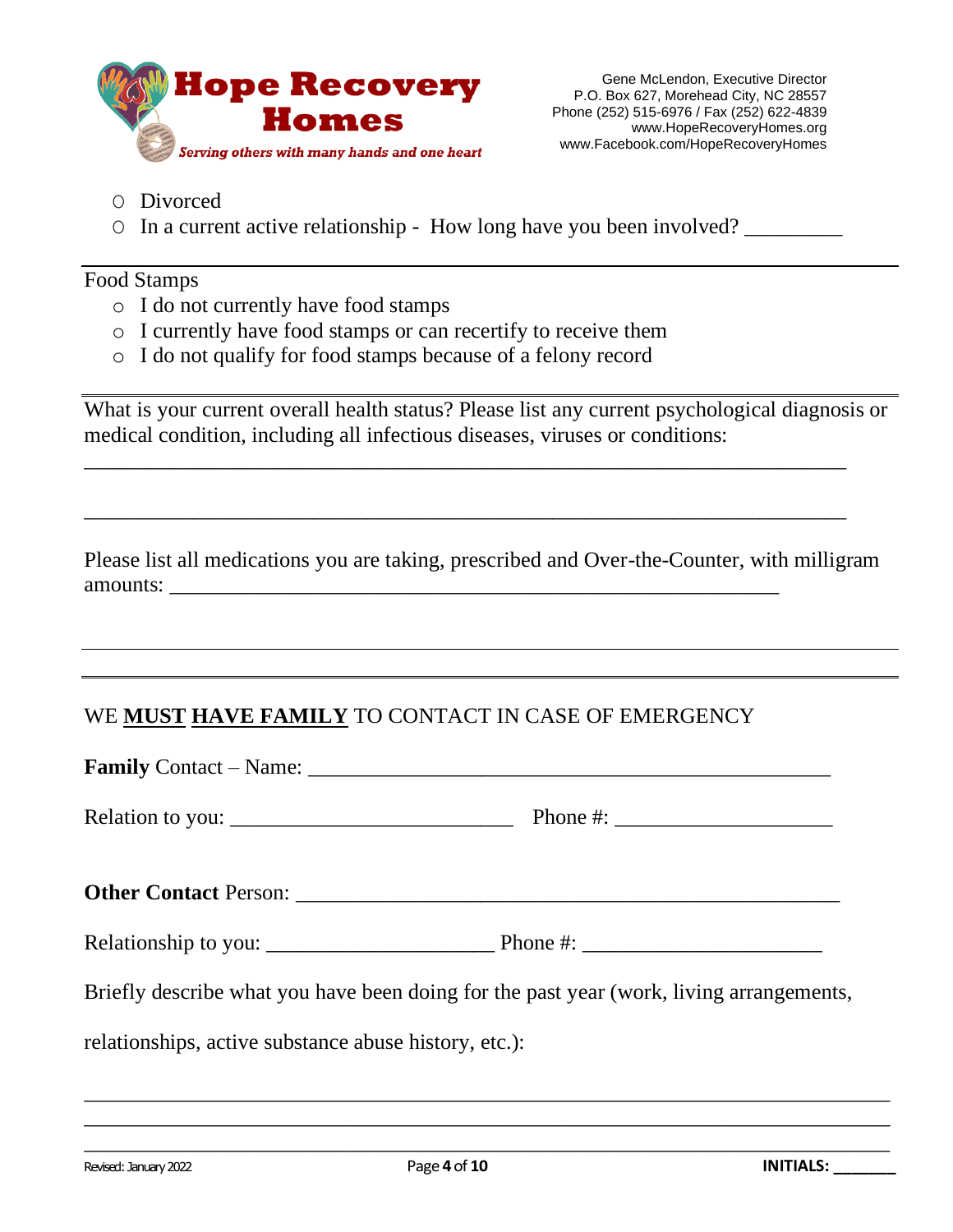

By signing below, I acknowledge my understanding of the Application & Contract, the Program Overview of Rules, and agree to abide by any and all rules set by Hope Recovery Homes including the internal house rules for my living environment. I agree and acknowledge that Hope Recovery Homes has my best interest at heart and knows more about the positive and proven steps to my recovery than I do. If I cannot abide by their professional directions and follow all rules, I understand I may be asked to leave, perhaps immediately. I also understand that if I use alcohol or drugs while in the Hope Recovery Homes I may be asked to leave immediately.

\_\_\_\_\_\_\_\_\_\_\_\_\_\_\_\_\_\_\_\_\_\_\_\_\_\_\_\_\_\_\_\_\_\_\_\_\_\_\_\_\_\_\_\_\_\_\_\_\_\_\_\_\_\_\_\_\_\_\_\_\_\_\_\_\_\_

| <b>Applicant Signature:</b>                                                                                                                                                                                                    | Date:                                                                              |
|--------------------------------------------------------------------------------------------------------------------------------------------------------------------------------------------------------------------------------|------------------------------------------------------------------------------------|
| Print your Name:                                                                                                                                                                                                               |                                                                                    |
|                                                                                                                                                                                                                                |                                                                                    |
| TREATMENT CENTER: THE CONTROL OF THE CONTROL OF THE CONTROL OF THE CONTROL OF THE CONTROL OF THE CONTROL OF THE CONTROL OF THE CONTROL OF THE CONTROL OF THE CONTROL OF THE CONTROL OF THE CONTROL OF THE CONTROL OF THE CONTR |                                                                                    |
|                                                                                                                                                                                                                                |                                                                                    |
|                                                                                                                                                                                                                                |                                                                                    |
|                                                                                                                                                                                                                                | ** This information is required for immediate contact with your treatment team for |

#### **CONFIDENTIALITY STATEMENT**

The information contained in this facsimile message is PRIVILEGED AND CONFIDENTIAL INFORMATION intended only for the use of the individual or entity named above. If the reader of this message is not the intended recipient, you hereby are notified that any dissemination, distribution, or copy of this communication is strictly prohibited. If you have received this communication in error, please immediately notify us by telephone and return the original message to us at the address below via US Postal Service. Thank You.

> Hope Recovery Homes, Inc. P.O. Box 627 Morehead City, NC 28557 Phone: 252-515-6976

evaluation.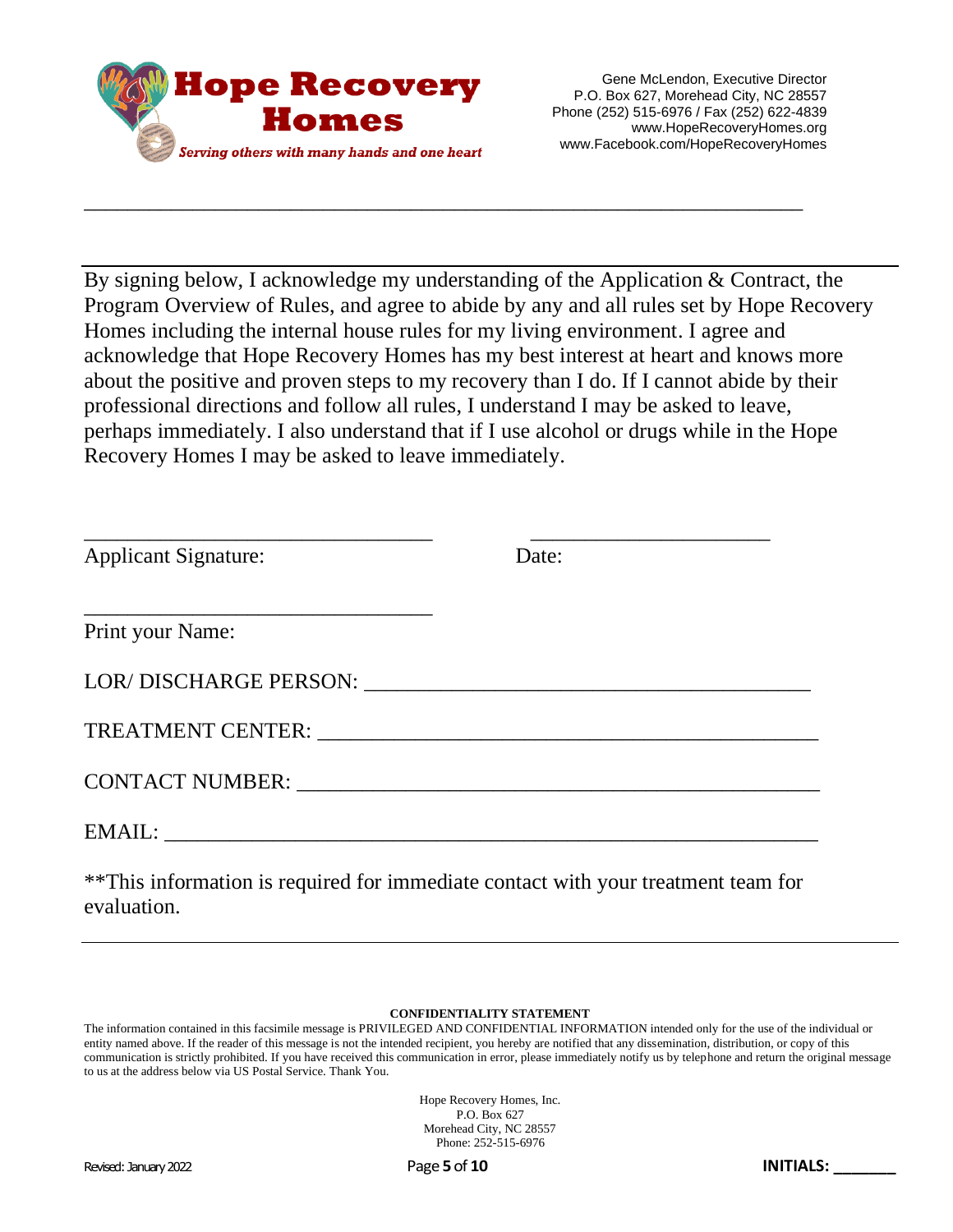

Gene McLendon, Executive Director P.O. Box 627, Morehead City, NC 28557 Phone (252) 515-6976 / Fax (252) 622-4839 www.HopeRecoveryHomes.org www.Facebook.com/HopeRecoveryHomes

#### Fax: 252-622-4839 **Program Rules Overview**

1. Once accepted into the program, guests are to call the Hope Recovery Homes @ 252-515-6976 for clear instruction on what to bring into the homes. (i.e. personal clothing, personal hygiene items only and not containing alcohol. Also, no household items such as linens, blankets etc. they will be provided). You **may not** bring luggage or bags, including book bags or purses unless they can be laundered. Everything you bring must be in plastic bags and be washed upon arrival. **You may not bring electronic devices or telephones.**

Initial \_\_\_\_\_\_

2. Guests are expected to follow all internal house rules as explained by the Hope Recovery Homes Staff. Violations of these rules will result in, loss of privileges, or possible termination from the program. The HS/PSS is responsible for the safe and smooth operation of the house and for insuring that all Guests follow all rules and attend all meetings. The HS/PSS has authority to breathalyze and/or drug test at will, and if necessary, ask any Guest to leave immediately for insobriety or excessive violation of the House Rules, or for generally not being willing to follow the spirit of the program of recovery. Any decision affecting a Guest which might lead to a loss of privileges or termination from the program or any treatment the Guest feels they have wrongly received may be appealed immediately in writing to the HRHED.

Initial \_\_\_\_\_\_

3. Guest will be responsible for your own meals. If you do not already have Food Stamps you will be taken to DSS so you can apply for them. It will be your responsibility to re-certify after your initial DSS appointment. **Each guest will be responsible to supply a 3lb coffee, 2lb creamer and 5lb sugar for classes and it must be turned into the HS so it will be properly noted.**

Initial \_\_\_\_\_\_\_\_

4. The program at Hope Recovery Homes will include classroom time, house meetings, reading assignments, homework assignments, all of which are expected to be done as instructed to further your recovery.

Initial \_\_\_\_\_\_

5. Guests will attend a minimum of three AA meetings per week. Authorized AA meetings are chosen by HRH. AA Old School will become your AA Home Group.

Initial \_\_\_\_\_\_

6. Attendance at faith-based programs and studies are a regular part of our recovery program. We, like AA, are a spiritual program of recovery, and attendance at all program meetings is required, unless previously excused, this would include illness.

Initial \_\_\_\_\_\_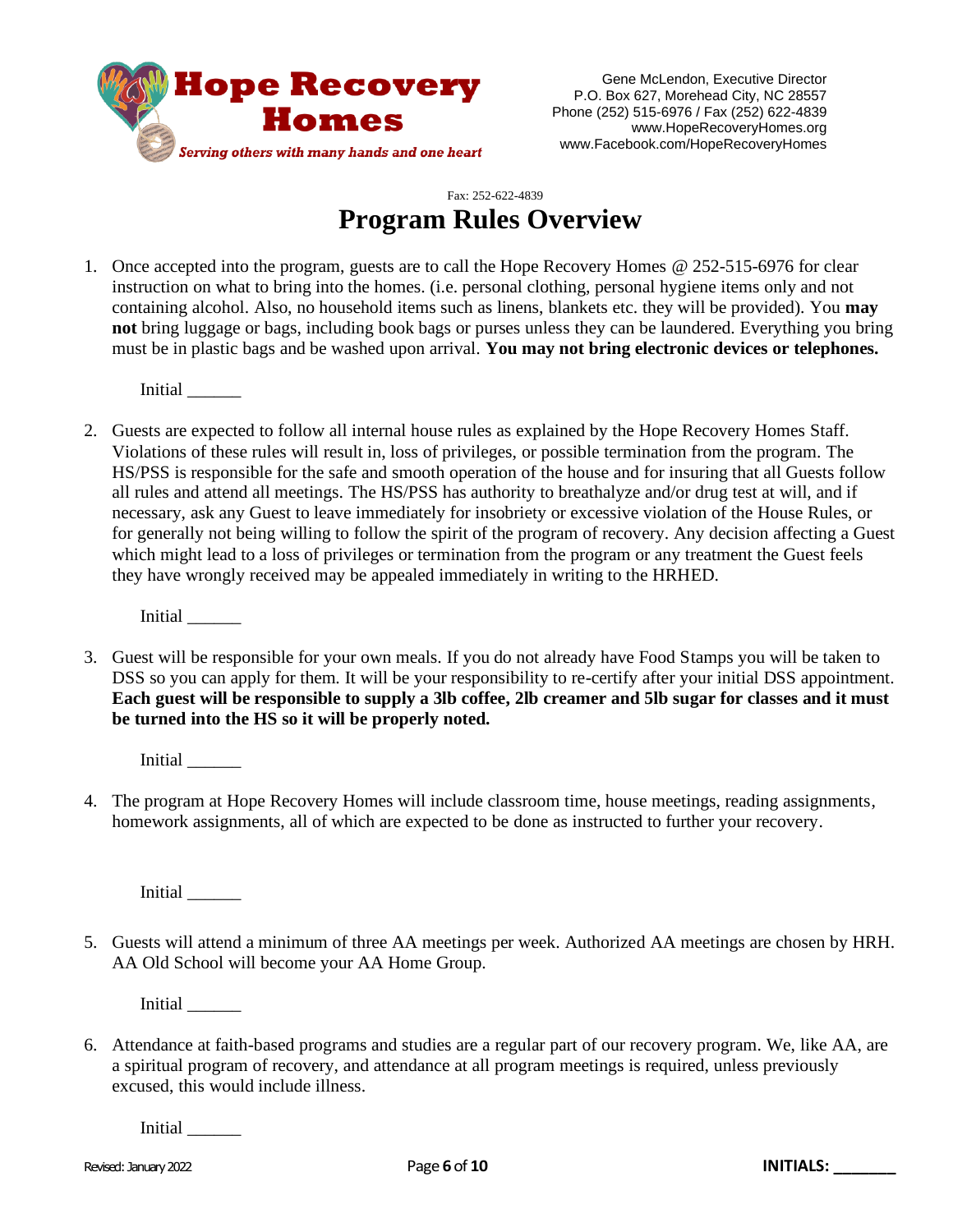

7. Guests must record their coming and going from the house at all times by signing in and out of the house logbook and by informing the HS/PSS's of your whereabouts. This is an issue of your recovery and will not be overlooked.

Initial \_\_\_\_\_\_

8. No overnight passes except for approved emergencies. Emergency will be defined at our discretion and will be only for immediate family involving life or death matters.

Initial \_\_\_\_\_\_

9. Guests will observe a curfew, and everyone must be on site by 9pm. **All doors are to be locked and unopened from 10 pm to 6 am daily**, except when approved by the HS/PSS for work schedules. HRH has a mandatory "two-person" rule when you are out of the house on your free time always go out with a buddy for your protection. This is an issue of your recovery and will not be overlooked. Unless you are working you should be returning to your house by dark. Dark will be determined by when the "Dusk to Dawn" Street Lights are on. If there is any doubt, ask your HS/PSS.

Initial \_\_\_\_\_\_

- 10. Visitors are not allowed on the house property at any time.
	- a. After ninety (90) days HRH guests will be allowed an approved off-site visit once a month. Visits are contingent and based on program progress and participation.
	- b. after sixty (60) days, with approval, clients may request an on-site supervised lunch (11-12:30) at the mission on Saturdays
	- c. Exceptions may be made only for immediate family involving life or death matters.

Initial \_\_\_\_\_\_\_\_

11. If a Guest has been asked to leave by the HS/PSS or HRH Supervisor for whatever reason, guest agrees to **immediately** leave the premises. After that, guest has 24 hours to retrieve any remaining personal property. HRH will not be responsible for the loss, theft, or destruction of personal property or other valuables. Guests are responsible for the security of their personal belongings and encouraged not to bring anything of value onto our property.

Initial \_\_\_\_\_\_\_\_

12. Guests are subject to random drug / alcohol tests and room searches at any time. Guests must maintain themselves in an alert orientation at all times. If your prescription meds cause you to be groggy or to oversleep, then they MUST be changed by your doctor.

Initial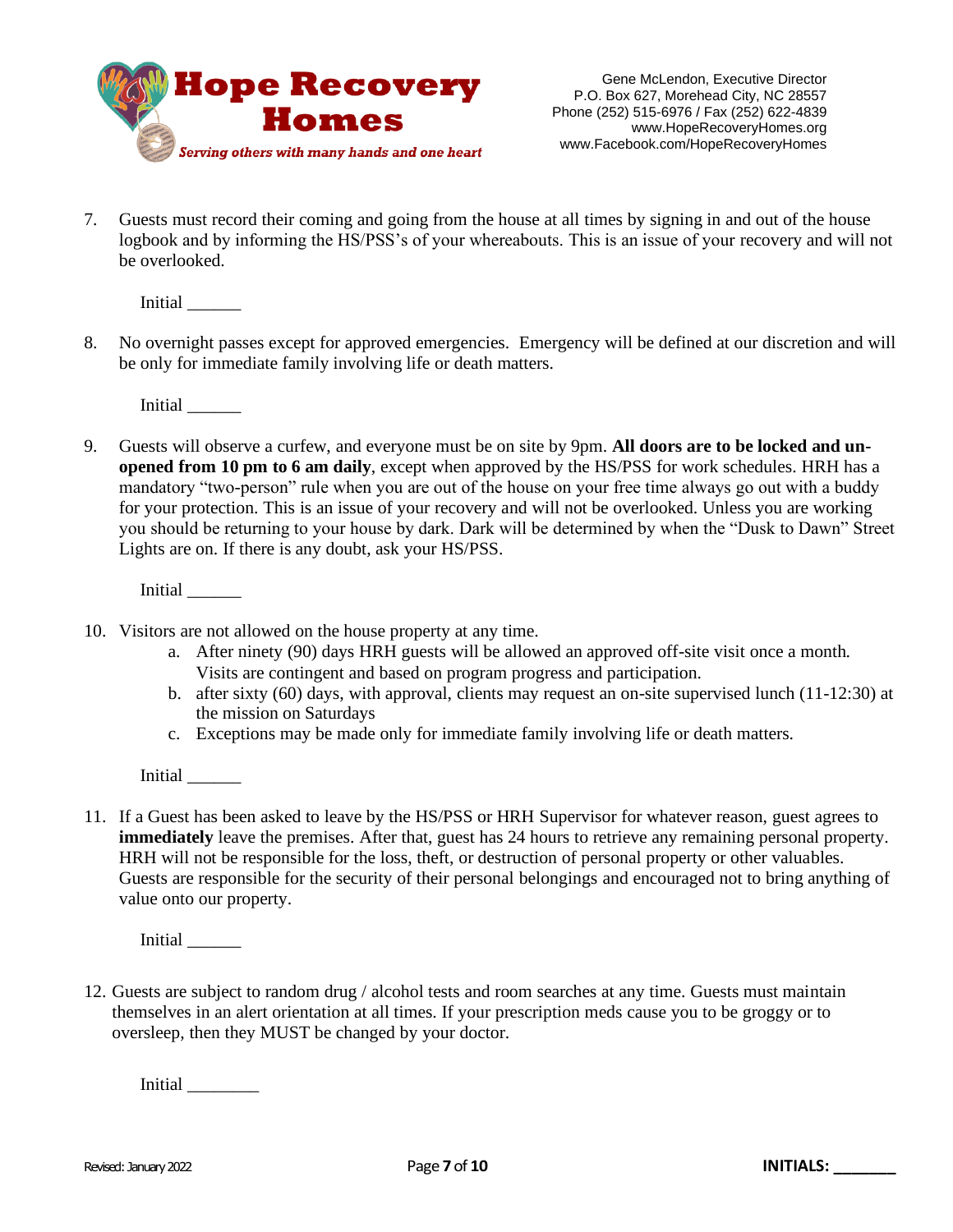

13. **No narcotics** at any time will be allowed in the recovery program and certain **non-narcotics** are also not allowed in the recovery program. Drugs such as, **but not limited to:** Seroquel, *Klonopin, Depakote, (Clonazepam), Neurontin, (Gabapentin),* Tramadol, (Ultram), Percocet, Benadryl, Ambien (sleep aids in general), and "anxiety" drugs (Xanax and the like) will not be allowed, as we have found them to have troubling side-effects and addictive characteristics. If a medication causes you to fail a drug test you may not take them in our program. Furthermore over the counter items, such as Kratom, will not be allowed. If you are primarily on psychotic medications HRH may not be the best choice for your living arrangements. We are designed for residential living for Substance Abuse for drugs and alcohol. **We are not a pain management clinic therefore we will not allow pain meds other than over the counter meds taken as directed**. Furthermore medications that require refrigeration cannot be allowed. All medications are kept in your personal space in your room. You are responsible for your own medications. **We maintain the right to add to this list as the need arises.**

Initial \_\_\_\_\_\_\_

14. You must have appointments approved through the HRH Supervisor prior to making it.

Initial \_\_\_\_\_\_\_\_

15. When you are given a prescription, it must be approved through HRH Supervisor to assure that you are taking medications we allow in our program of recovery.

Initial \_\_\_\_\_\_

16. Guests are expected to behave in a mature adult manner, and at all times live in a manner consistent with residency in a faith-based spiritual program of recovery. The use of profanity and aggressive behavior will not be tolerated for any reason.

Initial \_\_\_\_\_\_

17. I am involved in a current relationship. (**CIRCLE ONE)** YES / NO

Developing a coupling relationship with another guest is strictly prohibited. This is an issue of your recovery and will not be overlooked. Your focus should be on Recovery not in a relationship. Dating and coupling will be defined at the discretion of the HRH Recovery Team.

Initial \_\_\_\_\_\_\_\_

- 18. Guests will be dismissed from the program immediately for any of the following:
	- a. Possession of illegal drugs or alcohol ON or OFF property or failing a drug or alcohol test.
	- b. Threatening or violent behavior or being "high" or drugged-out in any way observable.
	- c. Theft, lying, and open disrespect to others.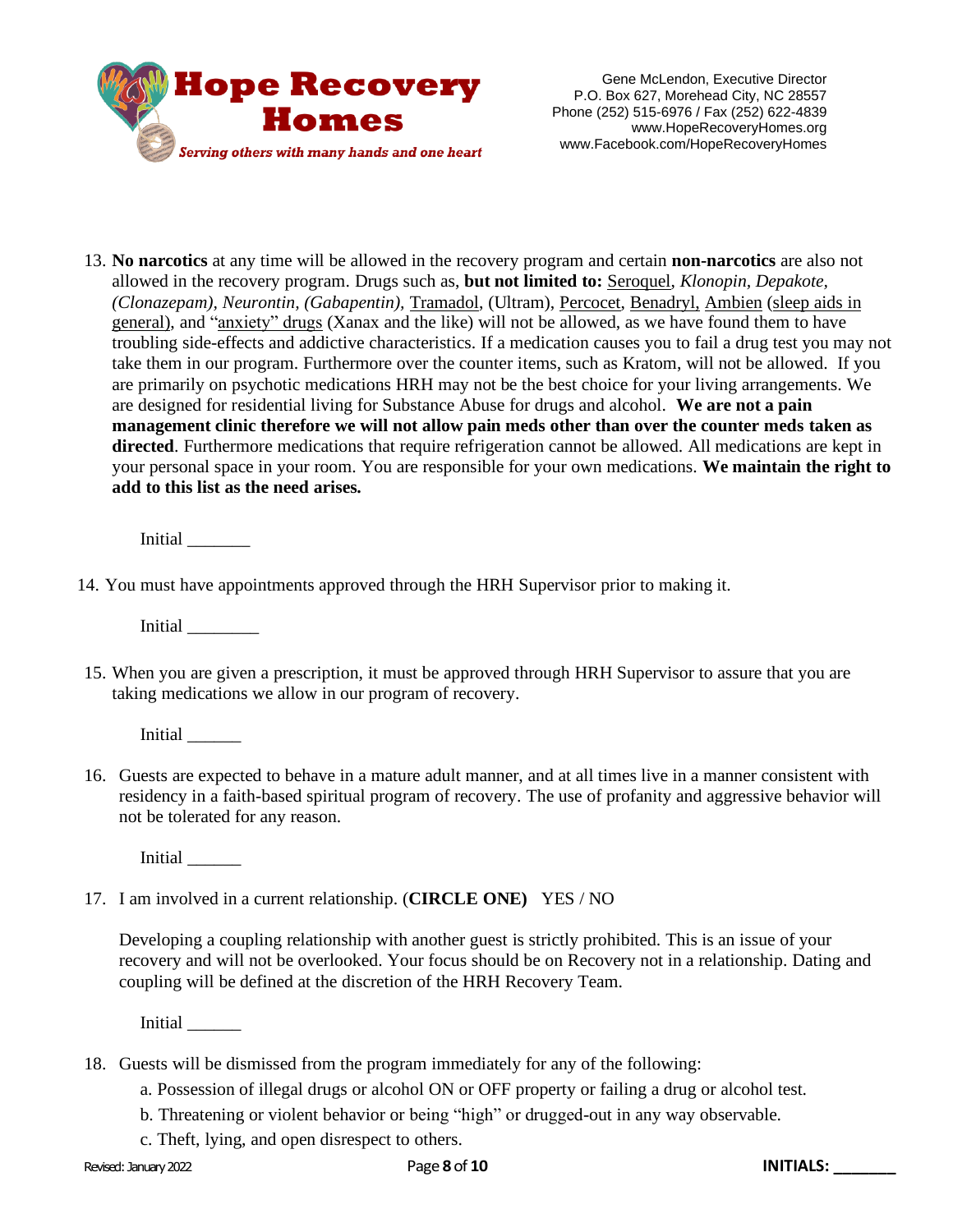

d. Possession of drug paraphernalia found in your room or bags you carry.

Initial \_\_\_\_\_\_

19. There is no Landlord-Tenant relationship between the Guest and Hope Recovery Homes, Inc., so there are NO rights to stay, except by abiding by the program rules internal house rules and directions of the staff.

Initial \_\_\_\_\_\_

20. Nothing containing alcohol is permitted in either the facilities or residences. This includes food products, medications, colognes, perfume, body spray, hand sanitizer, rubbing alcohol, etc.

Initial \_\_\_\_\_\_

21. Guest are not allowed a cell phone, IPad/IPod, tablet, computer or other electronic devices. You are allowed phone access through the office during your break periods. You may give out the office number for family or job contact and a message will be taken for you.

Initial \_\_\_\_\_\_

22. Guest are not allowed employment for the first 90 days. You may be able to take on a side job only if approved through the House Supervisor and if approved, after all classes and service work is done. If this side job interferes with any aspect of your recovery, including the ability to complete homework, comply with the two-person rule after dark, and meet curfew, you will be required to give up the job.

Initial \_\_\_\_\_\_

23. Guests are not allowed a vehicle at HRH for the first 90 days in the program, and thereafter only with the approval of the HRH Supervisor. If approved guest must hold a valid current driver's license and proof of insurance. HRH will not be responsible for the loss, theft, or destruction of any vehicle parked or stored on our properties or anywhere. If approval is granted Guest may not transport another Guest without prior approval of the HS. If this privilege is abused it may be revoked.

Initial\_\_\_\_\_\_

24. Guest may only use tobacco products in designated areas. No Vaping is permitted.

Initial \_\_\_\_\_\_

25. All Guest will participate in service work recognizing helping others is an important step of recovery.

Initial \_\_\_\_\_\_

26. Do you have a Court Date(s)?

Where: \_\_\_\_\_\_\_\_\_\_\_\_\_\_\_\_\_\_\_\_\_\_\_\_\_\_\_\_\_\_\_\_\_\_\_\_\_\_\_\_\_\_\_\_\_\_\_\_\_\_\_\_\_\_\_\_\_\_\_\_\_\_\_\_\_\_\_\_\_